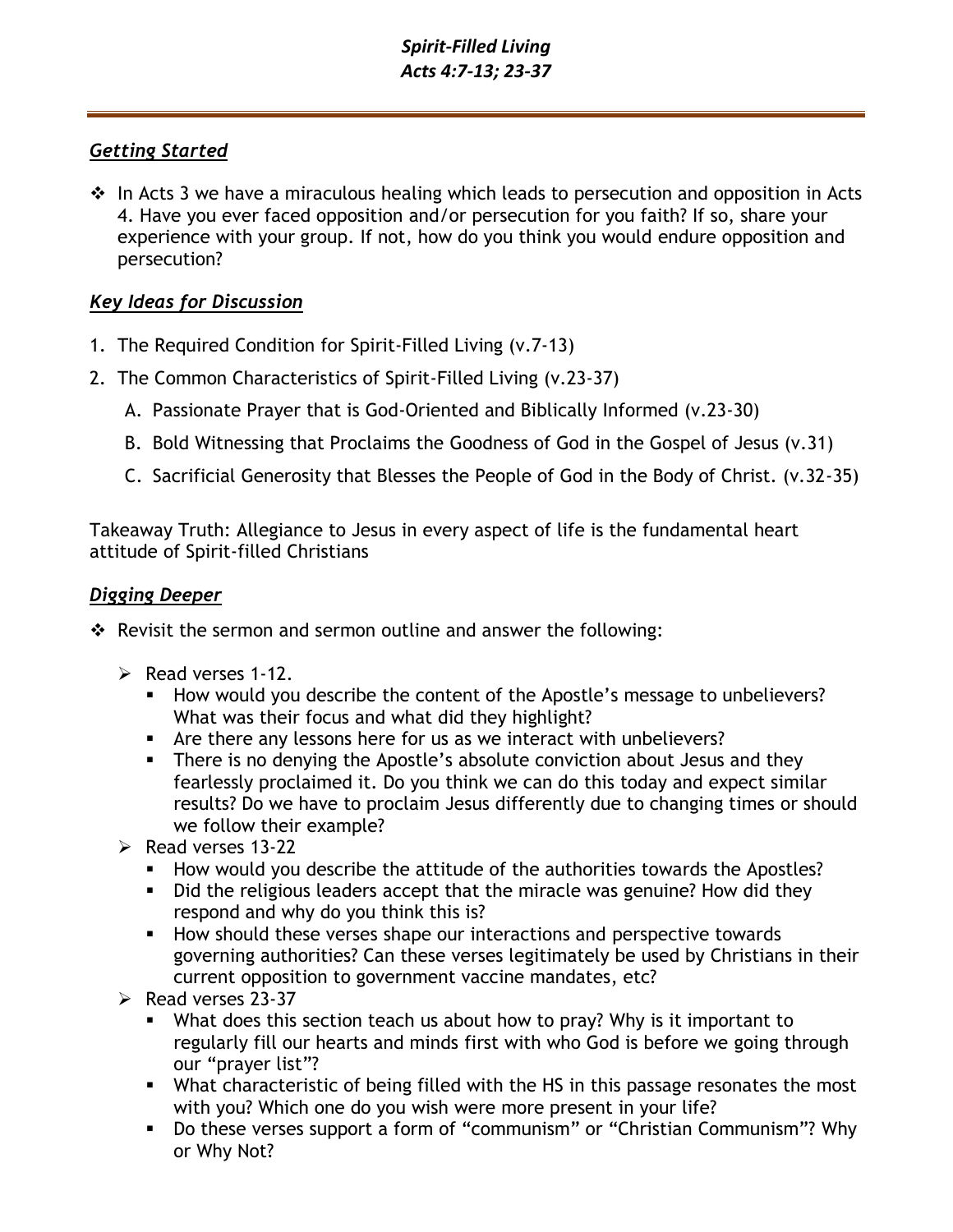▪ Why is generosity and hospitality often attached to being filled with the Spirit?

## *Apply It!*

- ❖ What stood out to you in the sermon? Did anything particularly challenge, encourage, convict, or intrigue you?
- ❖ In the list of characteristics of being filled with the Holy Spirit, what are some action steps you could take to see growth in the area where you currently see weakness?
- ❖ As you pray for one another this evening, apply the message in your group by beginning each prayer with a remembrance of who God is and praise Him for this aspect of His person. THEN pray for a request from your group!

# *Think About It!*

*… we cannot rest on the fact that we prayed for the Spirit's fullness five years ago or even*  last week. But as we engage in constant prayer for his fullness, the Spirit of Christ will *consistently flow through us. We must spend time in God's Word. The Bible is like a mirror set before us. The light of Christ reflects off the Word and into our faces, so that we shine forth Christ. We must remain in the Word—constantly learning, constantly being taught not relying on what we have learned in the past, but interacting with it anew, so that Christ is projected throughout our entire lives. We must spend time with God's people. We become like the people with whom we spend time, and the light of Christ flows out of his people and into those around them. We must spend time in prayer, because as we fellowship with the Lord, the perfume of his life makes us the very "fragrance of [Christ]" (see 2 Corinthians 2:14). (R. Kent Hughes)*

Note from Pastor Jerry: For this year's CG questions, group resources and Bible studies from John Stott (Acts Seeing the Spirit at Work), John MacArthur (MacArthur Bible Studies: Acts), Jack Hayford (Kingdom Power) and Max Lucado (Life Lessons from the Book of Acts) are used in addition to original material.